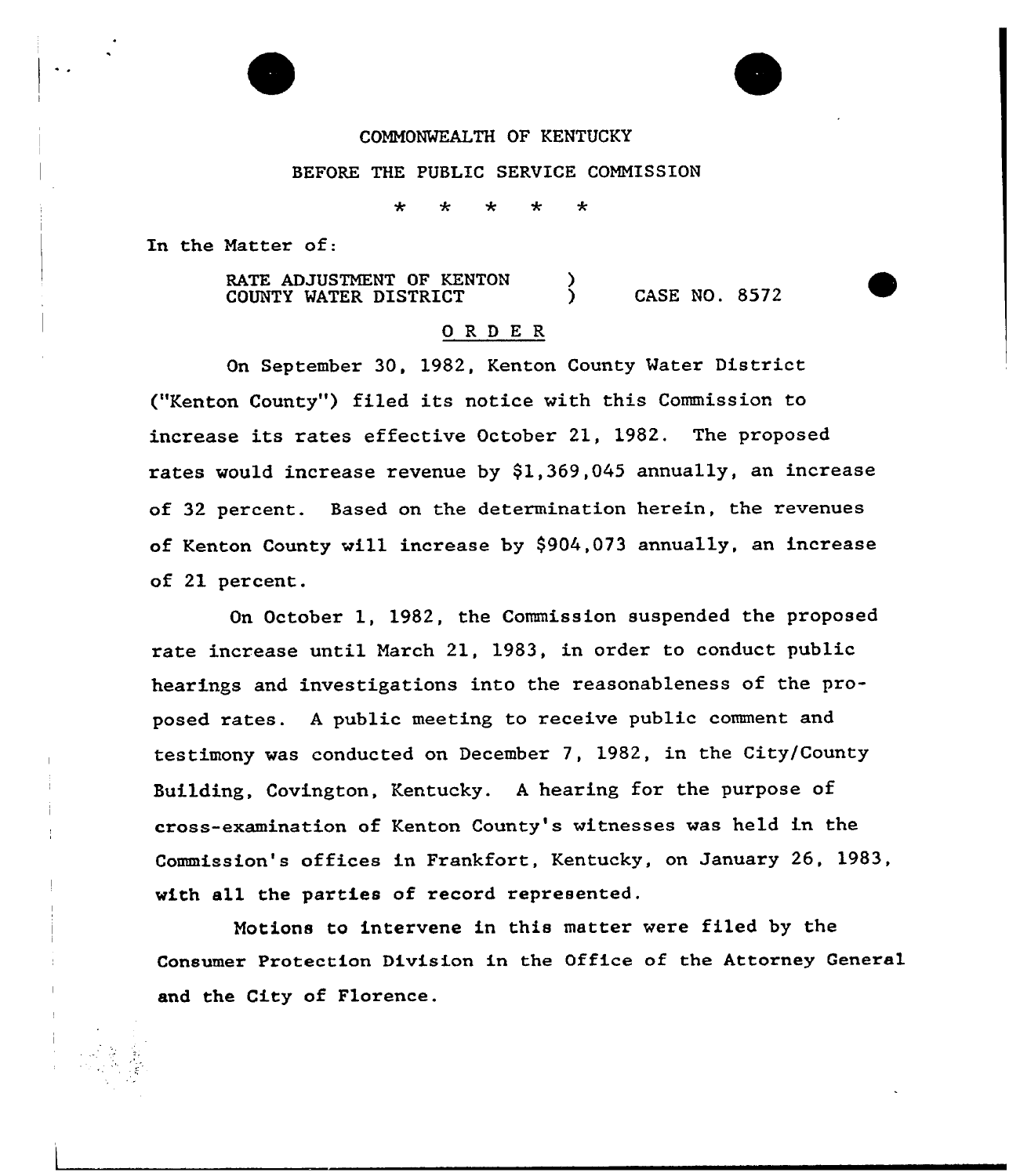#### Commentary

Kenton County is a nonprofit water distribution system organized and existing under the laws of the Commonwealth of Kentucky, and serves approximately 29,080 customers in Kenton.County.

## Test Period

Kenton County proposed and the Commission has accepted the 12-month period ending June 30, 1982, as the test period for determining the reasonableness of the proposed rates. In utilizing the historic test period, the Commission has given full consideration to appropriate known and measurable changes.

## Net Investment

Kenton County proposed a net investment rate base of \$23,227,981. The Commission has adjusted the rate base to reflect the accepted pro forma adjustments to operation and maintenance expenses in the calculation of the allowance for working capital. The rate base has further been increased by \$3,315 to include prepayments.

All other elements of the net original cost rate base have been accepted as proposed by Kenton County.

Therefore, the Commission has determined Kenton County's .net investment rate base to be as follows:

| Utility Plant in Service      | \$28,656,198 |
|-------------------------------|--------------|
| Construction Work in Progress | 124,256      |
| Prepayments                   | 3,315        |
| Materials and Supplies        | 87,523       |
| Cash Working Capital          | 417,206      |
| Sub-total                     | \$29,288,498 |

- 2 -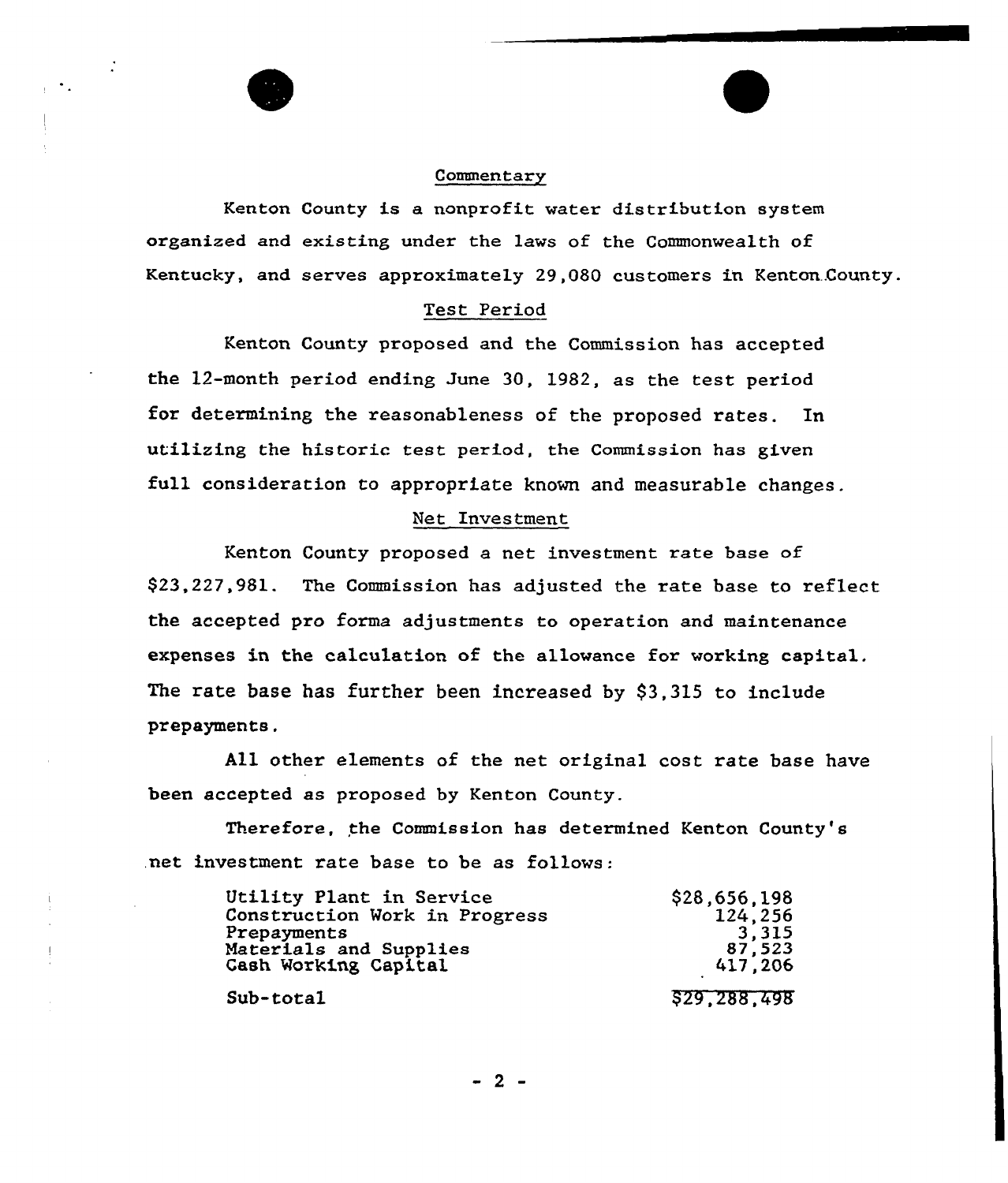| Less:<br>Reserve for Depreciation<br>Contributions in Aid of Construction | $$3,986,505$<br>2,045,016 |
|---------------------------------------------------------------------------|---------------------------|
| Sub-total                                                                 | \$6,031,521               |
| Net Original Cost Rate Base                                               | 523,256,977               |

# Revenues and Expenses

On Exhibit 10 of the application, Kenton County proposed adjustments to test year operating revenue and expense. The Commission is of the opinion that the proposed adjustments are generally proper and acceptable for rate-making purposes with the following modifications

# Sales to City of Walton

Kenton County proposed an adjustment to increase revenue by \$33,922 to reflect the projected additional sales to the City of Walton, Kentucky ("Walton"). Walton became a wholesale customer of Kenton County during the last month of the test year with only <sup>5</sup> days of actual usage or 96,417 cubic feet reflected in the test year sales volume. In determining the proposed adjustment, Kenton County annualized the sales volume for the months of July and August of 1982 and applied the rate charged during the test year. Since the bills for the months of June through December are available as a part of the record in this case, the Commission finds it more appropriate to annualize the sales to Malton based on the actual billing for the 6-month period rather than the <sup>2</sup> months proposed by Kenton County. This results in an adjusted sales volume of 6,787,290 cubic feet. Based on Kenton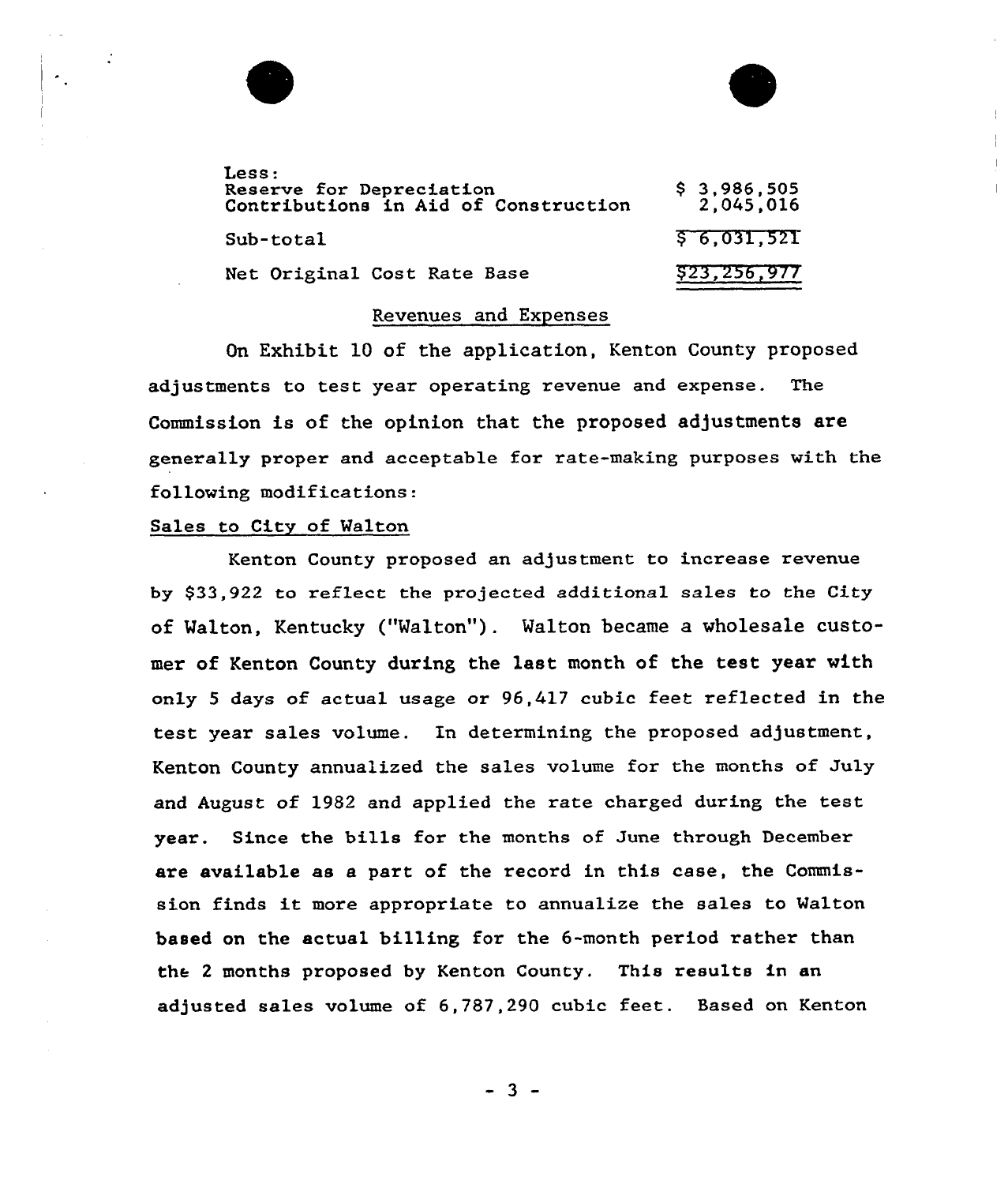County's wholesale water rates, this level of sales will generate \$30,066 in annual revenue.

## Naintenance of Nains

A. Leak Repairs

During the test year, Kenton County incurred \$25,897 in leak repairs at its Howard Avenue treatment plant. The amount of this repair was included in Account 673, Maintenance of Transmission and Distribution Mains, for the test year. Mr. Malvern Connett, witness for Kenton County, stated that this was an extraordinary repair.  $\frac{1}{2}$  Therefore, the Commission finds that this cost should be amortized ovex a 5-year period since the cost cannot reasonably be expected to recur on an annual basis. This results in an increase of \$5,179 to amortization expense and a reduction of  $$25,897$  to Account  $673$ .

S. Excavating, Cleaning and Raising Water Valves

During the test year Kenton County incurred \$9,273 fox excavating, cleaning and raising watex valves which was included in Account 673, Maintenance of Transmission and Distribution Nains. These costs were incurred as a result of a state highway project in the city of Covington where the streets were resurfaced.<sup> $2/$ </sup> The Commission finds that this expenditure is an extraordinary expense which cannot reasonably be expected to

2/ Ibid., page 118.

 $\mathcal{L}_{\mathcal{L}}$ 

<sup>1/</sup> Transcript of Evidence ("T.E."), January 26, 1983, pages 124-5.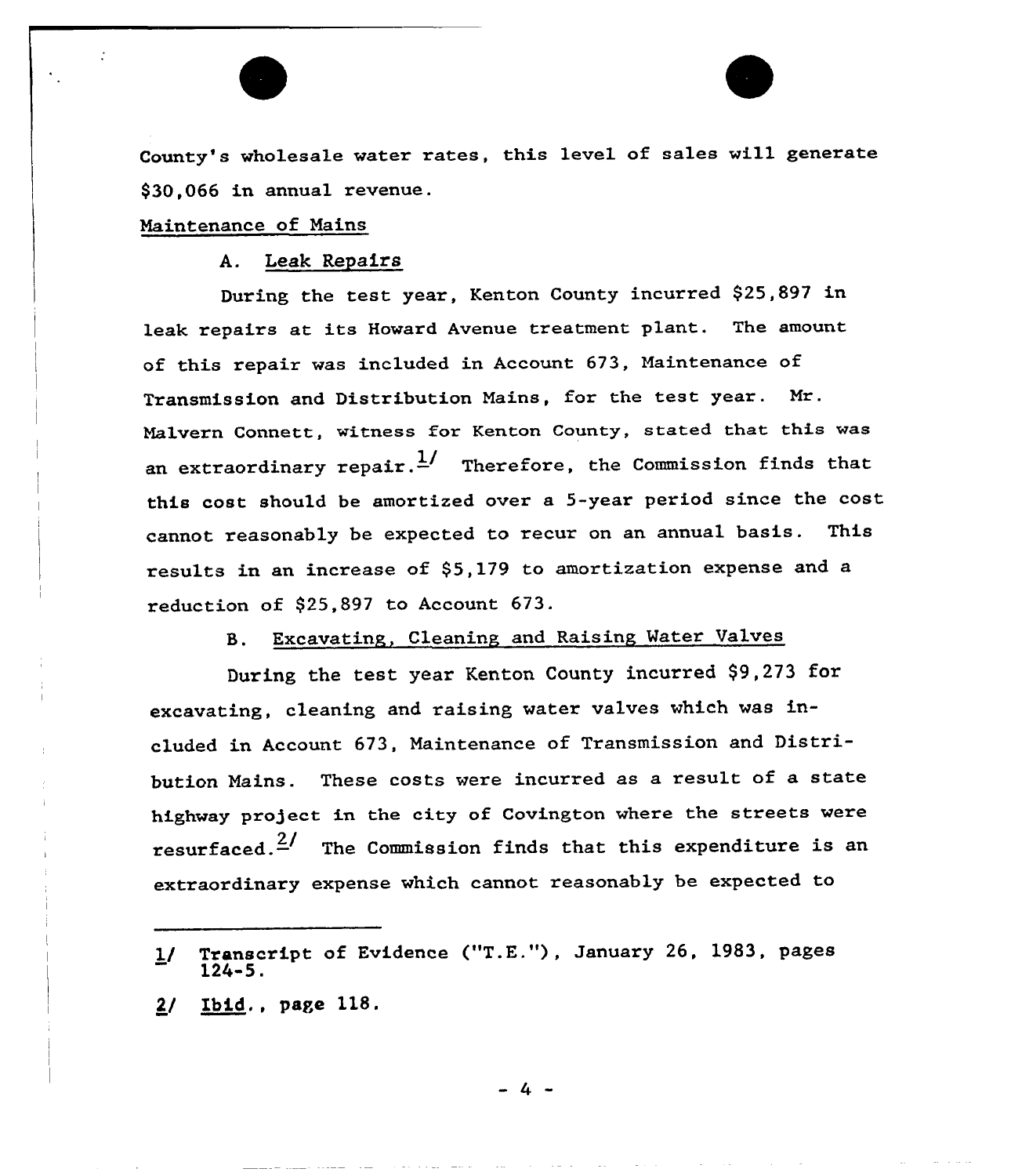

recur on an annual basis, and should be amortized over a reasonable period of time. Therefore, the Commission has reduced Account 673 by \$9,273 for rate-making purposes. In addition, the Commission has increased amortization expense by \$1,855 to reflect a 5-year amortization of the total cost.

# Depreciation

The depreciation schedule submitted by Kenton County reflects that depreciation expense for the test period was based on the total utility plant in service of \$28,656,198. It is the policy of the Commission to compute depreciation expense for rate-making purposes on the basis of the original cost of the plant in service less contributions in aid of construction. The Commission has determined that contributions in aid of construction represent approximately 7.1 percent of the total cost of utility plant in service. Therefore, depreciation expense has been reduced by \$38,417 for the test period to exclude depreciation on assets purchased with contributions in aid of construction. Hospitalization Cost

Kenton County proposed an increase in test year expense of \$10,670 to ref1ect the increase in hospitalization insurance rates effective July 1, 1982. In determining the adjustment, Kenton County rounded the ratio of capitalized payroll to total payroll from 3.32 percent to <sup>3</sup> percent, and also rounded the actual calculation of increased hospitalization costs from  $$11,565$  to  $$11,000$ . The Commission is of the opinion that it is moro appropriate to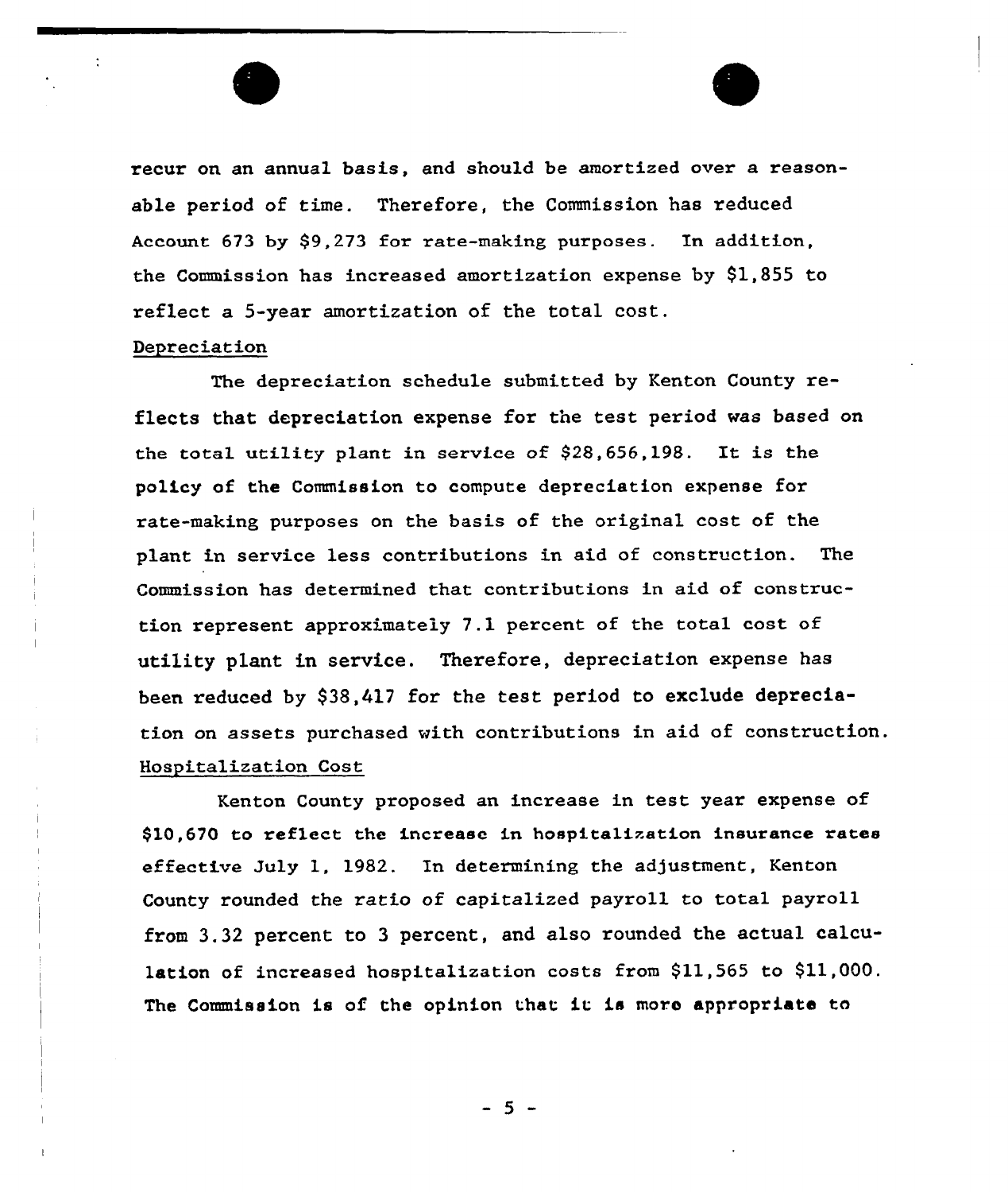use the actual experience rate for capitalizing payroll related expenses as well as the actual calculated increase in hospitalization costs. This results in an increase to test year expenses of \$11,181.

## Salary and Wages

Kenton County proposed an increase of \$30,684 to salary and wage expense to reflect a <sup>6</sup> percent wage increase effective January 1, 1982. In determining the amount of the adjustment, Kenton County applied the 6 percent increase to the salary and wages for the first <sup>6</sup> months of the test period. However, this generated an amount greater than the increased cost actually reflected in the latter <sup>6</sup> months of the test period with the increase in effect. Since Kenton County provided no conclusive evidence as to the reason for the difference between the two amounts, the Commission finds it more appropriate to divide the gross salary and wages in half and then apply the actual increase of 6 percent to determine a normalized adjustment for rate-making purposes.

Included in the gross salary and wages for the test period was the salary for the general manager, Nr. Uictor Fender. However, no increase was granted for Mr. Fender either during the test year or subsequent thereto.<sup>3</sup>/ Therefore, the Commission has

3/ T.E., January 26, 1983, page 29.

- 6 -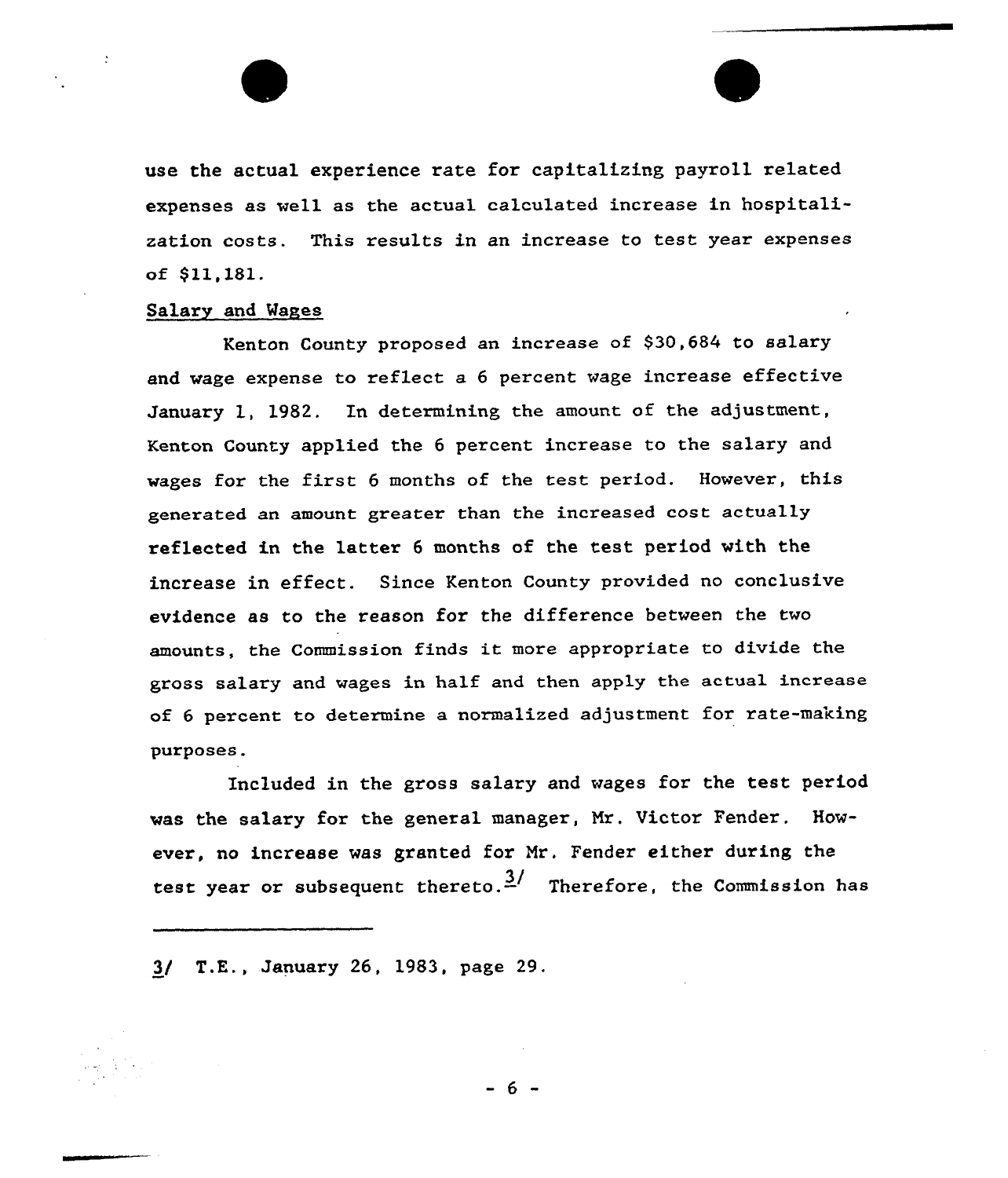excluded his salary from test year salary and wages in determining the normalized adjustment. This results in an increase to total actual salary and wages of \$29.944. $\frac{4}{1}$ 

Kenton County further proposed an increase of \$62,528 to salary and wage expense to reflect an anticipated wage increase of 6 percent effective January 1, 1983. In determining the adjustment, Kenton County applied the 6 percent increase to the test year actual salary and wages. The Commission is of the opinion that the adjustment would more accurately reflect the future cost of wages and salaries if the increase granted on January l, 1983, of <sup>5</sup> percent is applied to the normalized wages in determining the adjustment. This results in an increase to total salary and wages of \$51,404.

Aftex reducing the total adjusted salary and wages by capitalized wages based on the ratio allowed herein, test year salary and wage expense will increase by \$78,647.

## Payroll Expenses

÷

Kenton County proposed an adjustment of \$23,074 to increase payroll expenses that resulted from the salary and wage increases requested herein. The Commission has reduced Kenton County's proposed adjustment to reflect the amount of wages and capitalization ratio allowed herein. This results in an increase to test year expenses of \$20,969.

4/  $$1,042,134 - $44,000 = $998,134 + 2 \times 6\% = $29,944$ .

- 7 -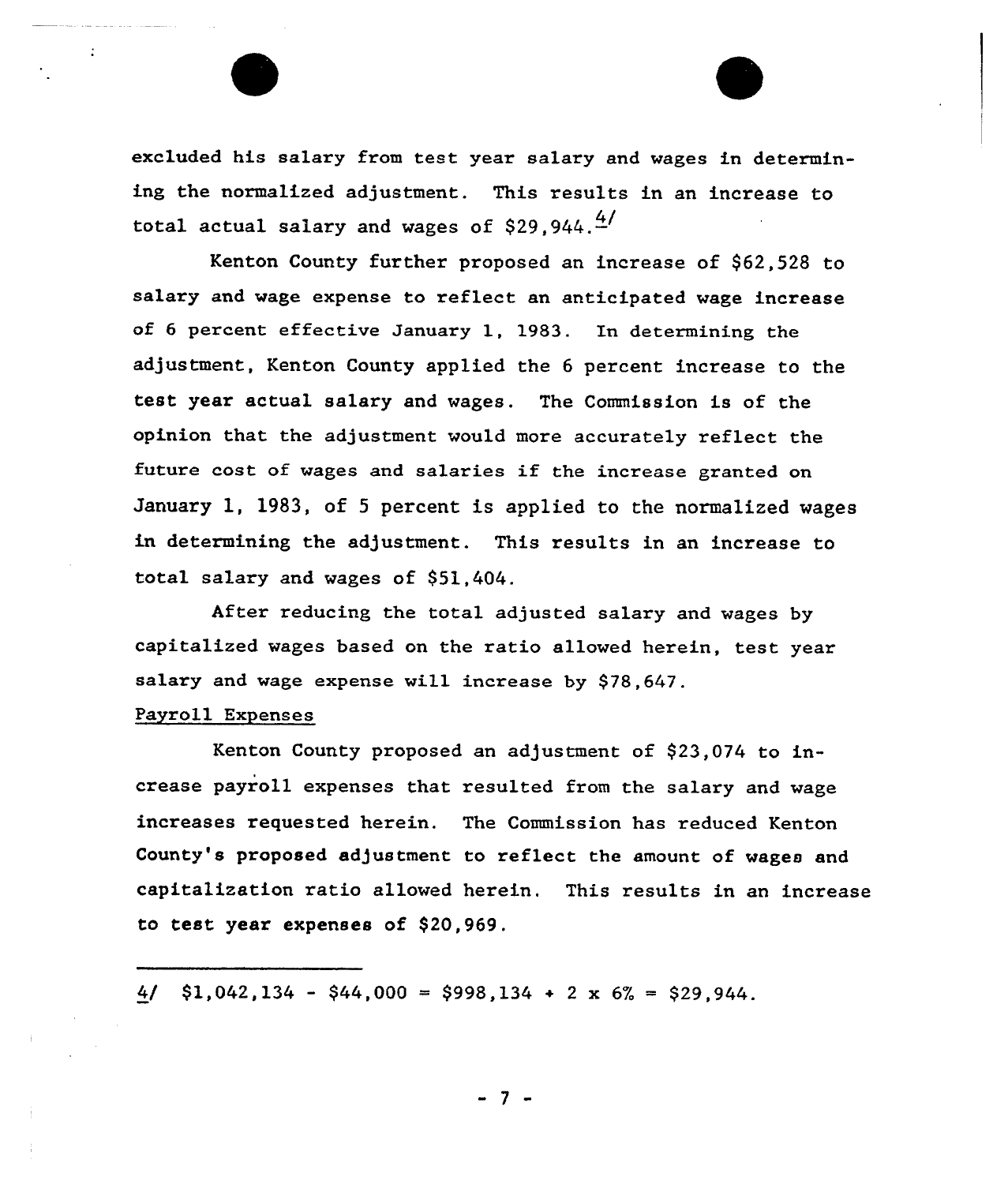# Mater Treatment Expenses

 $\ddot{\phantom{a}}$ 

Kenton County proposed an adjustment to increase water treatment expenses by \$6,619 to reflect additional expenses associated with the increased sales to Walton. In determining the proposed adjustment, Kenton County divided the actual treatment expenses by the actual volume of sales during the test period plus the projected sales to Walton to determine the cost per cubic foot. This was then applied to the estimated additional sales volume to Walton to determine the additional water treatment expenses. The Commission finds it more appropriate to use the actual water produced during the test year in determining the cost per cubic foot. In determining a normal level of water produced in the test year, the Commission has divided the sales during the test year by the weighted average ratio of water sold to water produced for the last 3 calendar years.  $\frac{5}{1}$  The Commission has further adjusted Kenton County's proposed adjustment to reflect the sales to Walton allowed herein. This results in an increase to actual water treatment expenses of  $$4.342.<sup>6</sup>$ 

### Pumping Expenses

Kenton County proposed an adjustment to increase pumping expanses by \$9,515 to reflect the additional expenses associated

| $5/$ Actual sales = $7,554,129$ = 9,270,007<br>.8149<br>.8149                      |
|------------------------------------------------------------------------------------|
| $6/$ Actual treatment expenses = $$601,798 = $.0649$<br>Water produced $9,270,007$ |
| $$.0649 \times 66,908.9$ (Walton increased sales) = \$4.342                        |
|                                                                                    |

 $-8 -$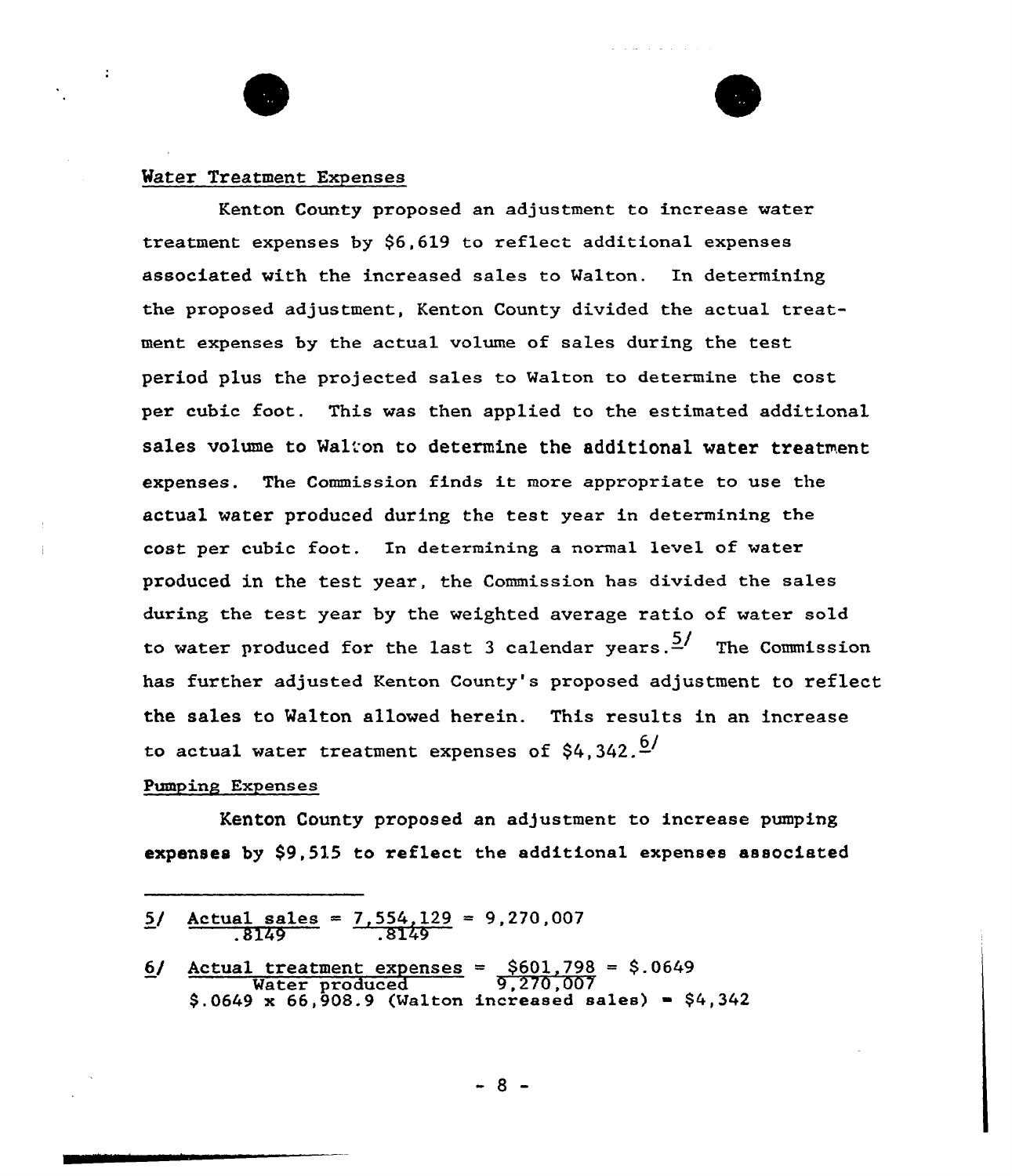with the increased sales to Walton. In determining the proposed adjustment, Kenton County divided the actual pumping expenses exclusive of distribution expense by a sales volume consisting of test year actual sales and projected sales to Walton to determine the cost per cubic foot. This cost was then applied to the increased estimated volume of sales to Walton to determine the additional pumping expenses. The Commission finds it more appropriate to use the normalized pumping expenses exclusive of distribution expenses for the test year rather than the actual expenses in the calculation. Further, the Commission finds that the estimated water produced as calculated in the previous section should be used to determine the cost per cubic foot. This results in an adjusted increase to pumping expenses of \$6,?38 based on the volume of sales to Walton accepted herein.<sup> $7/$ </sup>

The Commission finds that Kenton County's adjusted test period operating income is as follows:

|                    | Actual<br>Test Period |              | Adjusted<br>Test Period |  |  |
|--------------------|-----------------------|--------------|-------------------------|--|--|
| Operating Revenues | \$4,359,028           | \$30,066     | \$4,389,094             |  |  |
| Operating Expenses | 3,702,851             | 179,262      | 3,882,113               |  |  |
| Operating Income   | 5, 656, 177           | \$(149, 196) | \$506,981               |  |  |

# Revenue Requirements

Kenton County's proposed rates were designed to produce revenue sufficient to provide a debt service coverage of 1.2

7/ Normalized pumping expenses — Distribution expenses Estimated water produced  $$1,294,536 - $361,001 = $.1007$ 9,270,007  $$.1007 \times 66,908.9$  (Walton increased sales) = \$6,738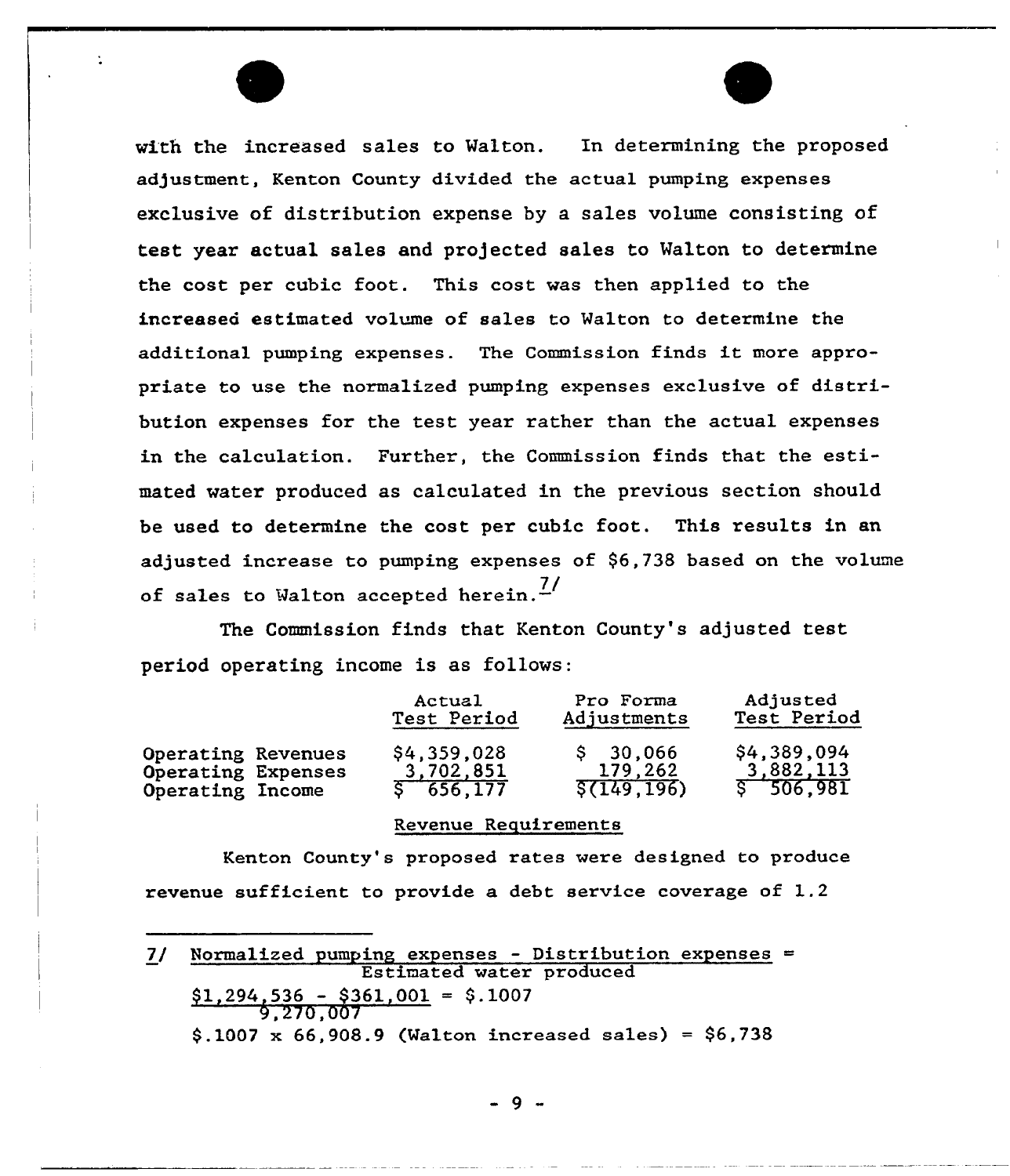based on the maximum annual principal and interest on the bond issue of 1981. However, in determining the revenue requirements Kenton County did not reflect the interest income earned of  $$14,751$  on the general revenue fund-customer guarantee, of  $$13,232$ on the improvement, repair and replacement fund, of  $$27,426$  on the plant fund and \$267,926 on the debt service reserve fund because the use of the income was restricted. Kenton County, however, did not provide conclusive evidence in support of excluding this interest income for purposes of calculating the revenue requirements. Further, the bond resolution does not specifically state that the interest income earned on these funds cannot be utilized for purposes of calculating the revenue requirements provided from rates. Therefore, the Commission has decreased operating revenue requirements by the total actual interest income earned for the test year of 9508,242. The Commission has determined that additional revenue of \$904,073 is necessary to provide the 1.2 debt service coverage which will be sufficient to allow Kenton County to pay its operating expenses and meet its debt service requirements. This results in a 6.1 percent rate of return on the net original cost rate base established herein.

### Rate Design

The City of Ludlow, Kentucky, ("City") and several other municipal customers of Kenton County commented at the public meeting held December 7, 1982, concerning a prior Commission decision abrogating their water purchase contracts. The City's witnesses also testified at the hearing held January 26, 1983, about the prior contract and requested that the prior contract

 $-10 -$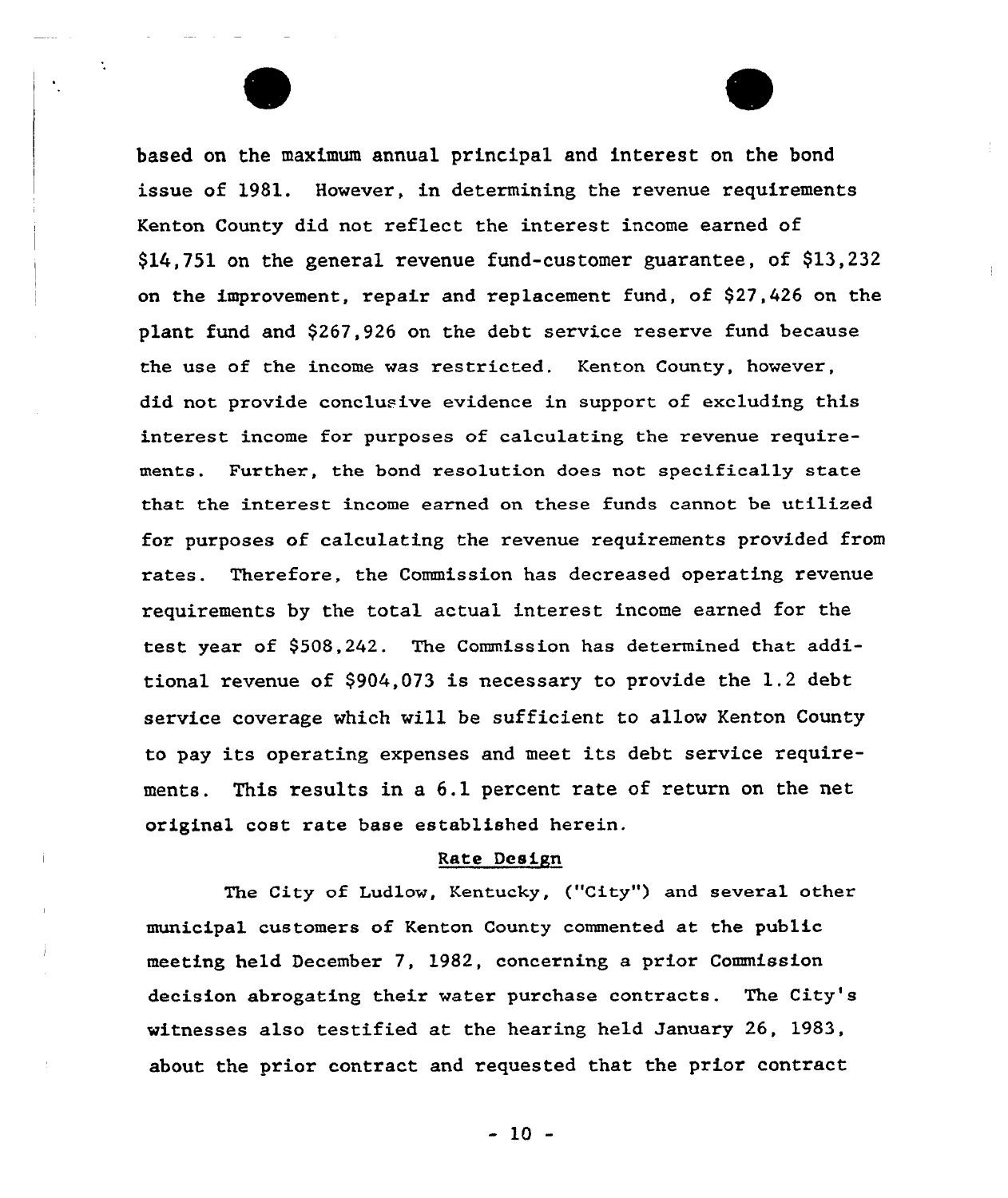rate be reinstituted and a refund be issued to cover the period since the contract rate has been changed.

 $\mathbf{r}_\mathrm{a}$ 

In . Utility Regulatory Commission ("URC") Case No. 7794, Kenton County applied for a rate increase, including an increase in wholesale rates for the cities of florence, Independence, Cold Spring, Taylor Mill and Ludlow. All of the cities, except Independence, intervened in the case. The URC approved increased rates from 17.4 cents to 38 cents on August 29, 1980, thereby abrogating the contract which previously existed between Kenton County and the cities. KRS 276,200 expressly granted the Commission the power to abrogate contracts, as the following provision indicates:

The commission may, under the provisions of this chapter, originate, establish, change, promulgat and enforce any rate or service standard of any utility that has been. . .fixed by any contract. . .between the utility and any city, and all rights, privileges and obligations arisinp out of any such contract. . .shall be subject to the jurisdiction and supervision of the commission. . . .

In 1936, the Kentucky Supreme Court upheld KRS 278.200 as constitutional in Southern Bell Telephone and, Telegraph Co. v. City of Louisville, Ky., 96 S.N.2d 695 (1936). In that same year, the United States Supreme Court upheld a similar statute enacted by the Missouri legislature and the decision of that state's public sexvice commission authorizing the utility to charge higher rates than the rates specified in a contract in Midland Realty Co. v. Kansas City Power and Light, 300 U.S. 190, 81 L.ed. 540, 544 (1936).

 $-11 -$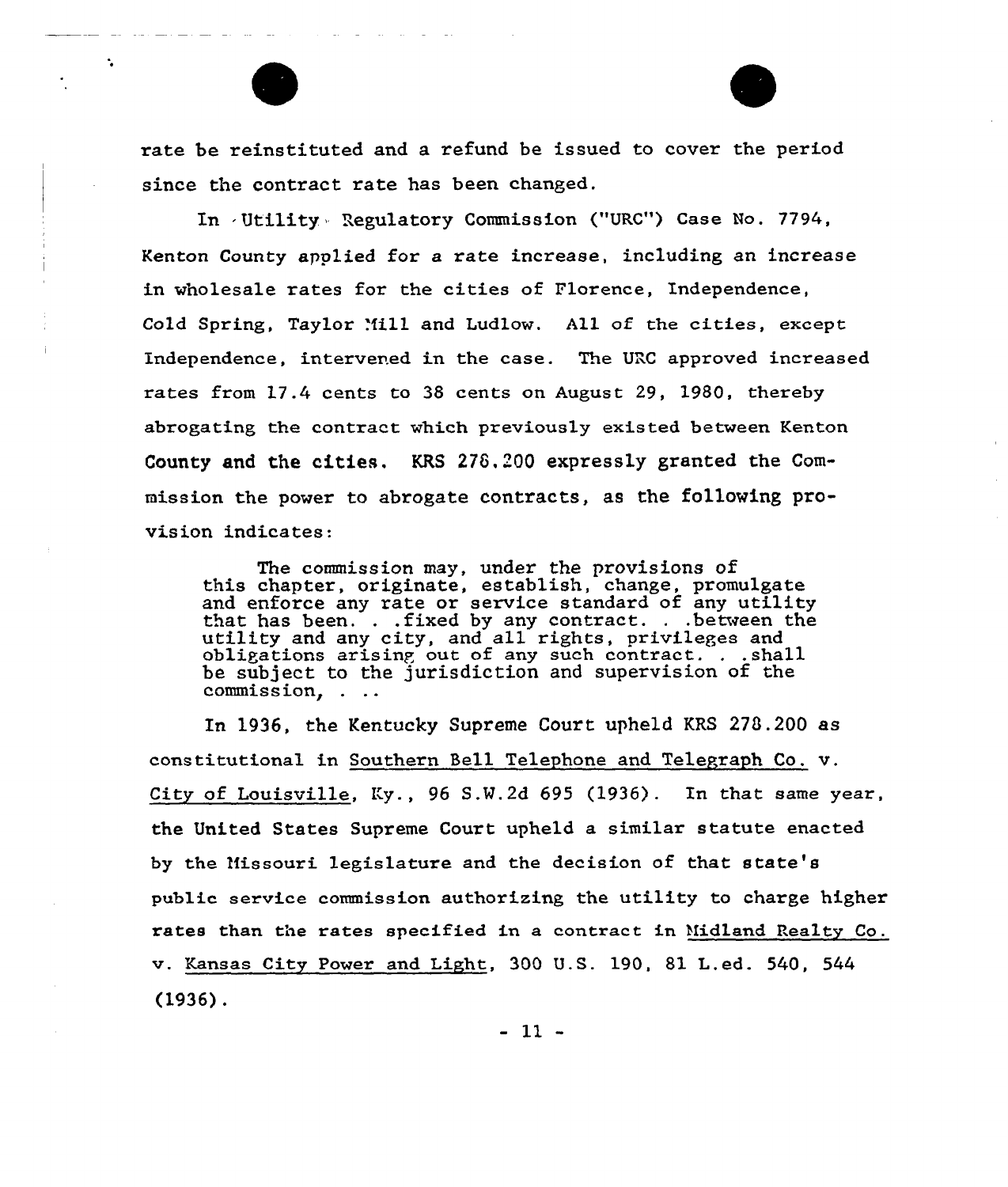The PSC is required to set fair, just and reasonable rates and in so doing the PSC must balance the interests of the utility and its customers. Under that proviso, the former URC determined that the fair, just and reasonable rate to be charged the cities was 38 cents per 100 cubic feet in Case No. 7?94. Likewise, the Commission was xequixed to consider KRS 278.170(1) which provides:

> No utility shall, as to rates or service, give any unreasonable preference or advantage to any person or subject any person to any unreasonable prejudice or disadvantage, or establish or maintain any unreasonable difference between localities or between classes of service for doing a like and contemporaneous service under the same ox substantially the same conditions.

None of the cities filed a timely appeal of the Order in Case No. 7794 in Franklin Circuit Court within 20 days as required by KRS 278.410. On April 22, 1981, the City of Ludlow filed a complaint in Kenton Circuit Court challenging the Commission's decision. The Commission responded by filing a Notion to Dismiss for lack of jurisdiction since KRS 278.410 grants exclusive jux'isdiction to the Franklin Circuit Court over Commission appeals end because the matter was now res judicata. The Kenton Circuit Court granted the Commission's motion and the City of Ludlow filed a notice of appeal. However, the City failed to perfect its appeal and the Court of Appeals dismissed it on January 25, 1982. Thus, the City of Ludlow is prevented by res judicata from seeking reinstatement of the contract rate and refund in this proceeding based upon the assertion that the Commission illegally abrogated the pxevious contract rate.

 $-12 -$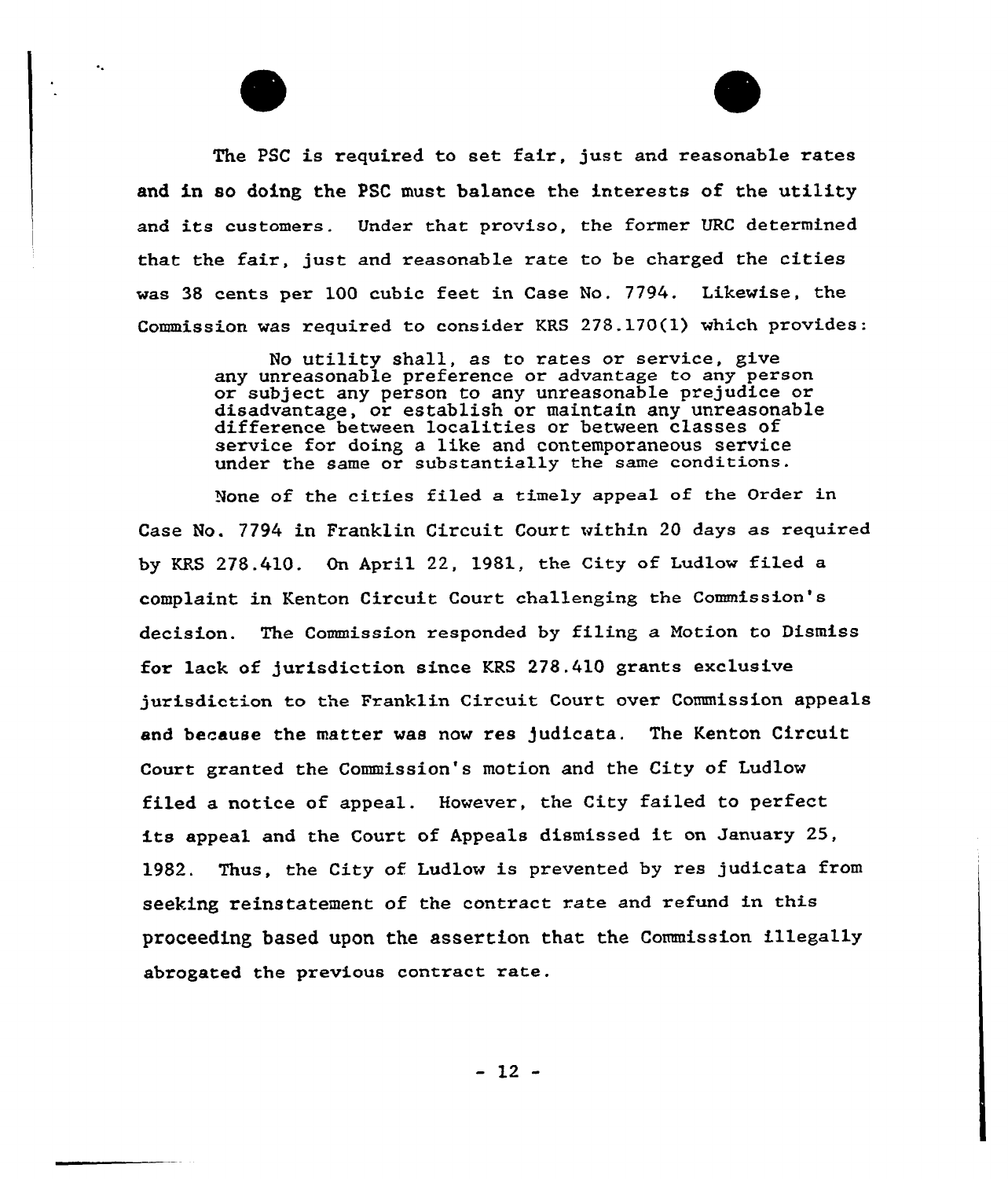In the instant case, Kenton County did not propose to change the rate structure now in effect. The Commission is of the opinion that in the absence of <sup>a</sup> cost of service study, it would not be in the best interest of the public nor Kenton County to initiate a new rate design. Therefore, the rate increase granted herein has been spread tc the existing rate structure so that the percentage of revenue from general customers and revenue from water sold for resale remains the same as established in prior cases.

# Summary

The Commission, after consideration of the evidence of record and being advised, is of the opinion and finds that:

1) The rates in Appendix <sup>A</sup> are fair, just and reasonable rates for Kenton County in that they will produce annua1 operating revenues of approximately \$5,293,167 including other operating revenue of  $$110,363$  and should be approved. These revenues will be sufficient to meet Kenton County's operating expenses found reasonable for rate-making purposes, service its debt and provide a reasonable surplus.

2) The rates proposed by Kenton County would produce revenue in excess of that found reasonable herein and should be denied.

IT IS THEREFORE ORDERED that the rates in Appendix <sup>A</sup> be and they hereby are approved for service rendered by Kenton County on and after March 21, 1983.

IT IS FURTHER ORDERED that the rates proposed by Kenton County be and they hereby are denied.

 $-13 -$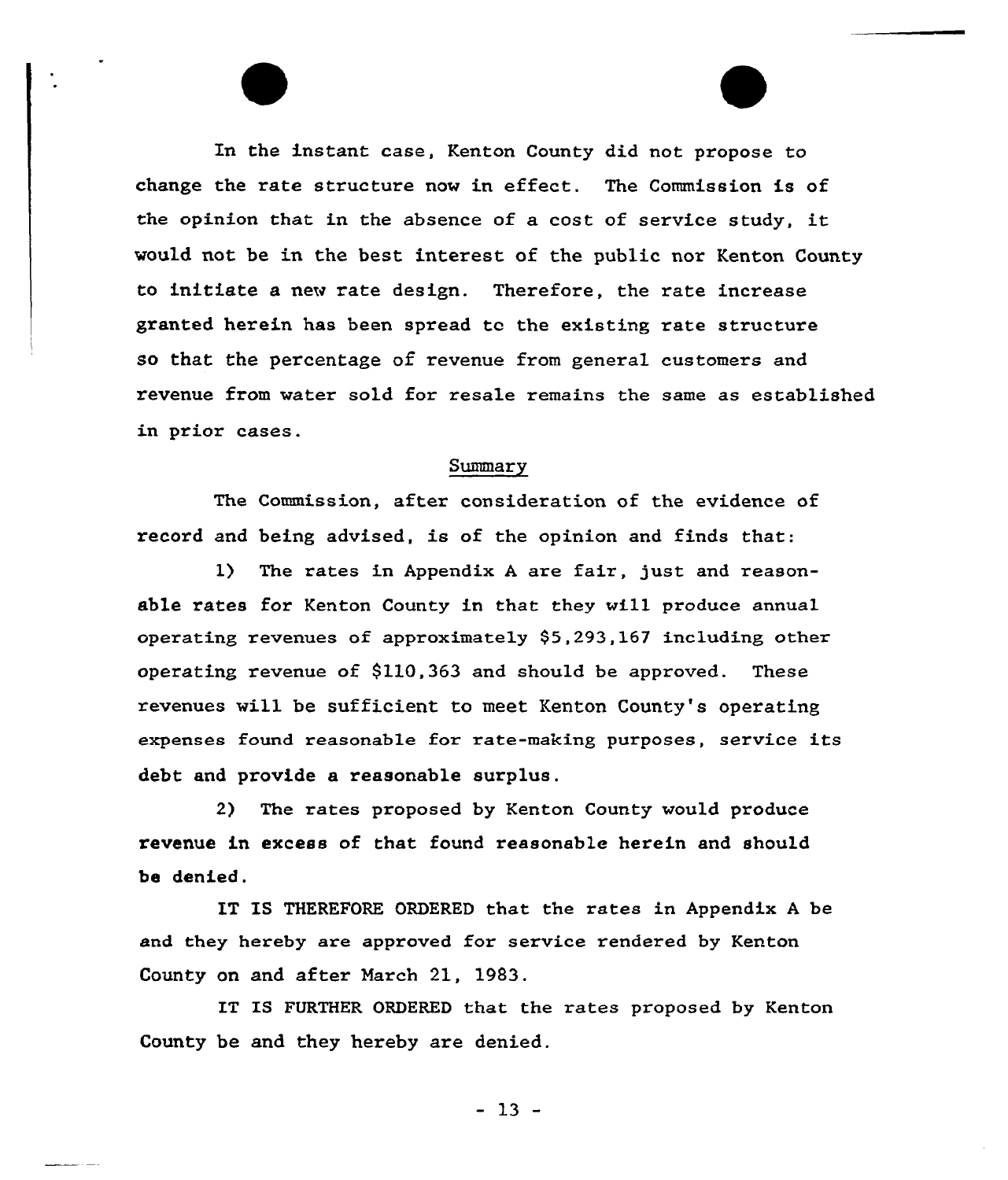IT IS FURTHER ORDERED that within 30 days from the date of this Order Kenton County shall file with this Commission its revised tariff sheets setting out the rates approved herein.

IT IS FURTHER ORDERED that the City's request for reinstatement and refund based on the previous rate be denied. Done at Frankfort, Kentucky, this 22nd day of Narch, 1983.

PUBLIC SERVICE COMMISSION

caine Vice Chairman

 $Commis$ 

ATTEST:

Secretary